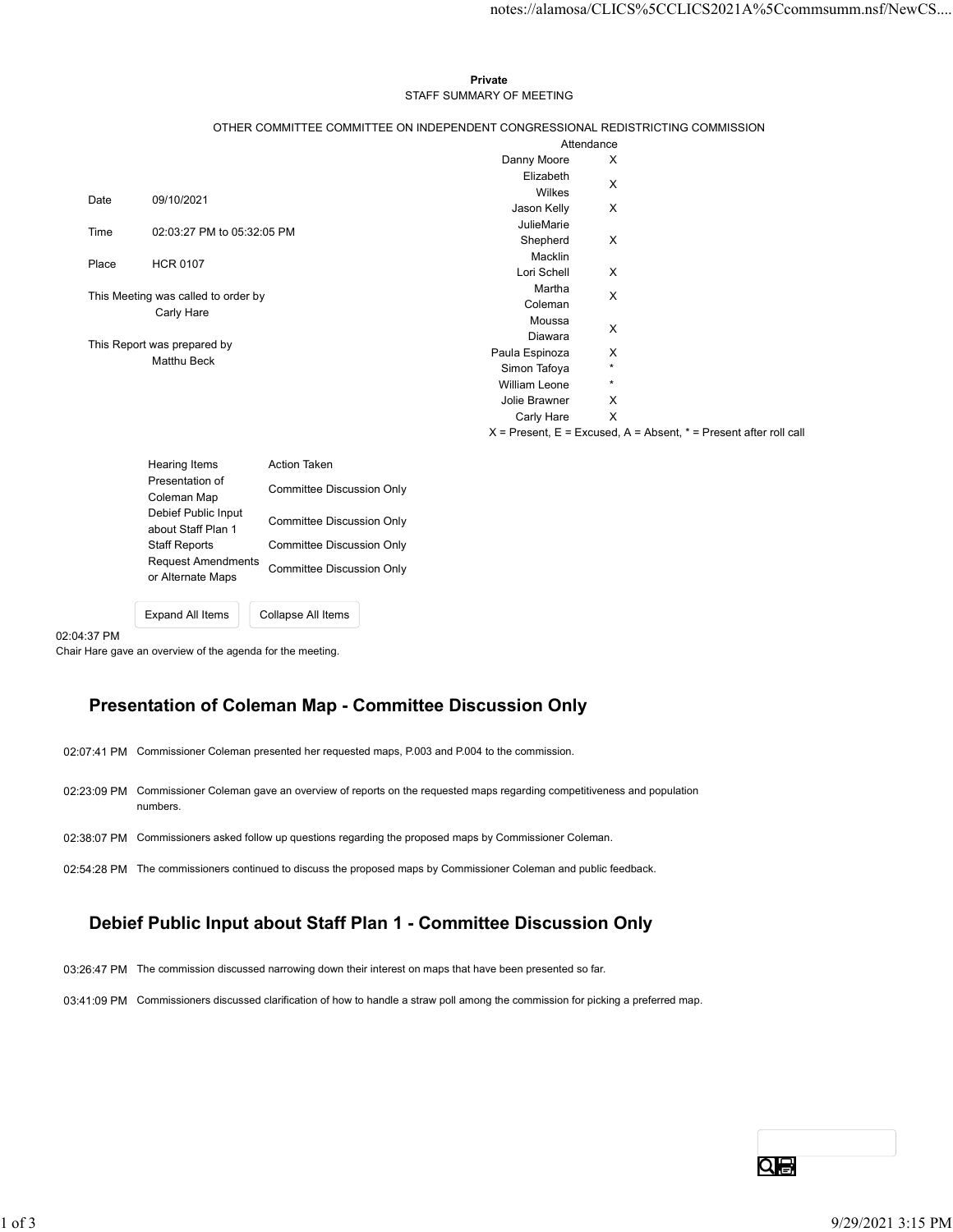|             |                                        | notes://alamosa/CLICS%5CCLICS2021A%5Ccommsumm.nsf/NewCS                                                                                                                                                                                                                          |
|-------------|----------------------------------------|----------------------------------------------------------------------------------------------------------------------------------------------------------------------------------------------------------------------------------------------------------------------------------|
| 04:01:40 PM | Motion                                 | I move that we take a nonbinding poll of the commissioners' map preference ranking maps from<br>first to sixth assigning a point value of 6 to first and 1 to sixth, including the Preliminary Plan map,<br>Tafoya plan, Moore plan, First Staff Plan, and Coleman maps 3 and 4. |
|             | Moved<br>Seconded                      | Lori Schell                                                                                                                                                                                                                                                                      |
|             | Martha<br>Coleman                      | Yes                                                                                                                                                                                                                                                                              |
|             | Moussa<br>Diawara                      | Yes                                                                                                                                                                                                                                                                              |
|             | Paula<br>Espinoza<br>Jason Kelly Yes   | Yes                                                                                                                                                                                                                                                                              |
|             | William<br>Leone                       | Yes                                                                                                                                                                                                                                                                              |
|             | JulieMarie<br>Shepherd<br>Macklin      | Yes                                                                                                                                                                                                                                                                              |
|             | Danny<br>Moore<br>Lori Schell Yes      | Yes                                                                                                                                                                                                                                                                              |
|             | Simon<br>Tafoya                        | No                                                                                                                                                                                                                                                                               |
|             | Elizabeth<br>Wilkes<br>Jolie           | Yes                                                                                                                                                                                                                                                                              |
|             | <b>Brawner</b><br>Carly Hare Yes       | Yes                                                                                                                                                                                                                                                                              |
|             |                                        | YES: 11 NO: 1 EXC: 0 ABS: 0 FINAL ACTION: PASS<br>M The commissioners each briefly spoke on their preferred map.                                                                                                                                                                 |
| 04:56:34 PM | Motion                                 | I move that the commission remove from consideration after the straw poll the lowest ranking<br>maps, including the Preliminary Staff plan, P.002 Moore, and the First Staff Plan.                                                                                               |
|             | Moved<br>Seconded                      | Simon Tafoya                                                                                                                                                                                                                                                                     |
|             | Martha<br>Coleman<br>Moussa<br>Diawara |                                                                                                                                                                                                                                                                                  |

04:09:13 PM The commissioners each briefly spoke on their preferred map.

Moussa Diawara Paula

04:56:34 PM Motion I move that the commission remove from consideration after the straw poll the lowest ranking maps, including the Preliminary Staff plan, P.002 Moore, and the First Staff Plan. Seconded Coleman Espinoza Jason Kelly William

|            | William                                            |                   |
|------------|----------------------------------------------------|-------------------|
|            | Leone                                              |                   |
|            | JulieMarie                                         |                   |
|            | Shepherd                                           |                   |
|            | Macklin                                            |                   |
|            | Danny                                              |                   |
|            | Moore                                              |                   |
|            | Lori Schell                                        |                   |
|            | Simon                                              |                   |
|            | Tafoya                                             |                   |
|            | Elizabeth                                          |                   |
|            | Wilkes                                             |                   |
|            | Jolie                                              |                   |
|            | Brawner                                            |                   |
|            | Carly Hare                                         |                   |
|            | YES: 0 NO: 0 EXC: 0 ABS: 0 FINAL ACTION: Withdrawn |                   |
|            |                                                    |                   |
|            |                                                    |                   |
|            |                                                    |                   |
|            |                                                    |                   |
|            |                                                    |                   |
|            |                                                    |                   |
|            |                                                    |                   |
|            |                                                    |                   |
|            |                                                    | $Q_{\bigoplus}$   |
|            |                                                    |                   |
|            |                                                    |                   |
| $2$ of $3$ |                                                    | 9/29/2021 3:15 PM |
|            |                                                    |                   |